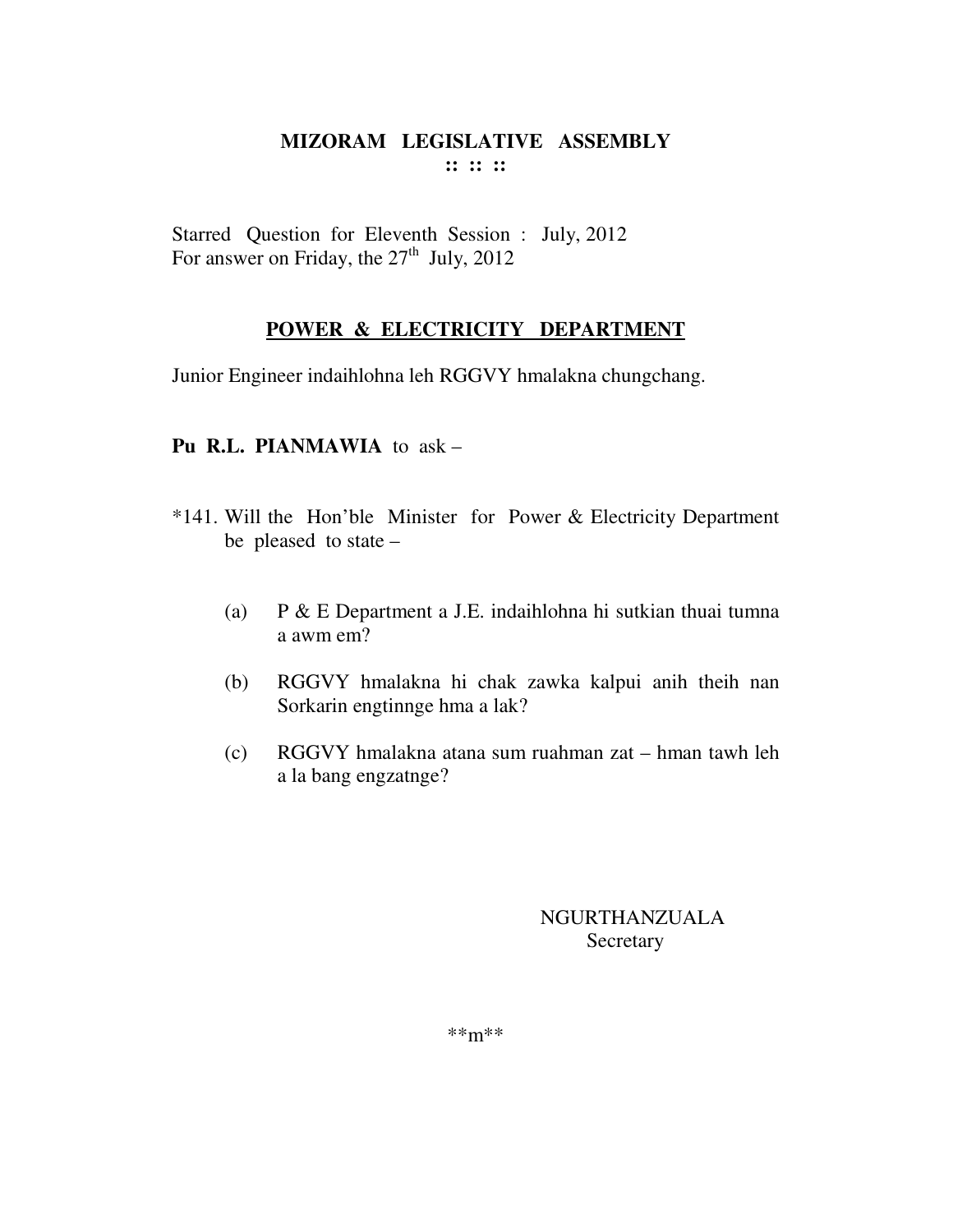Starred Question for Eleventh Session : July, 2012. For answer on Friday, the  $27<sup>th</sup>$  July, 2012.

## **DISASTER MANAGEMENT & REHABILITATION DEPARTMENT**

Thli, ruah leh leimin vanga chhiat tawkte chungchang.

## **Pu K. LIANTLINGA** to ask -

- \*142. Will the Hon'ble Minister for Disaster Management & Rehabilitation Department be pleased to state –
	- (a) Kum 2011-2012 chhung khan thli, ruah leh leimin avanga chhiatna tuarte engzatnge awm? District wise-in min hrilh thei em?
	- (b) Heng chhiat tawkte tanpui nan hian kan sorkar hian sum engzatnge a sen? District wise-in min hrilh thei em?

NGURTHANZUALA Secretary.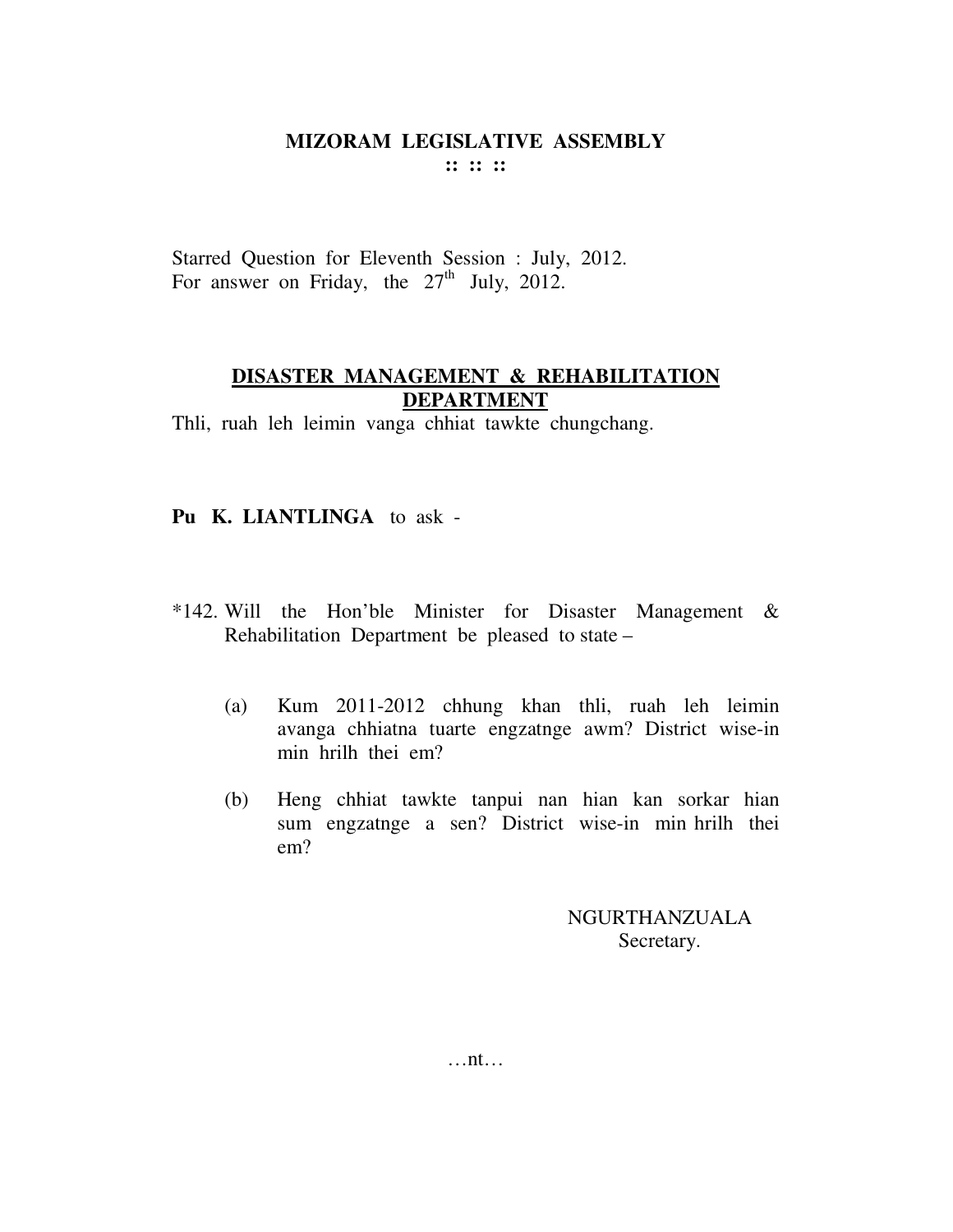**: : :** 

Starred Question for Eleventh Session : July, 2012 For answer on Friday, the  $27<sup>th</sup>$  July, 2012.

# **LABOUR, EMPLOYMENT & INDUSTRIAL TRAINING DEPARTMENT**

The Mizoram Building & Other Construction Workers Welfare Fund chungchang.

## **Pu C. RAMHLUNA** to ask –

- \*143. Will the Hon'ble Minister for Labour, Employment & Industrial Training Department be pleased to state –
	- (a) The Mizoram Building & Other Construction Workers Welfare Fund hnuaiah hian members engzatnge awm ?
	- (b) Members zingah hian Mizo engzatnge awm ve ?
	- (c) He Fund hnuai atang hian hamthatna eng engte nge awm ?
	- (d) Heng hamthatna hi mi engzatin nge chhawr tawh ?
	- (e) Welfare fund atan hian Contractor lian ten an hnathawhna Project cost atanga 1% an thawhkhawm sum hi engzatnge tlingkhawm ?

# NGURTHANZUALA Secretary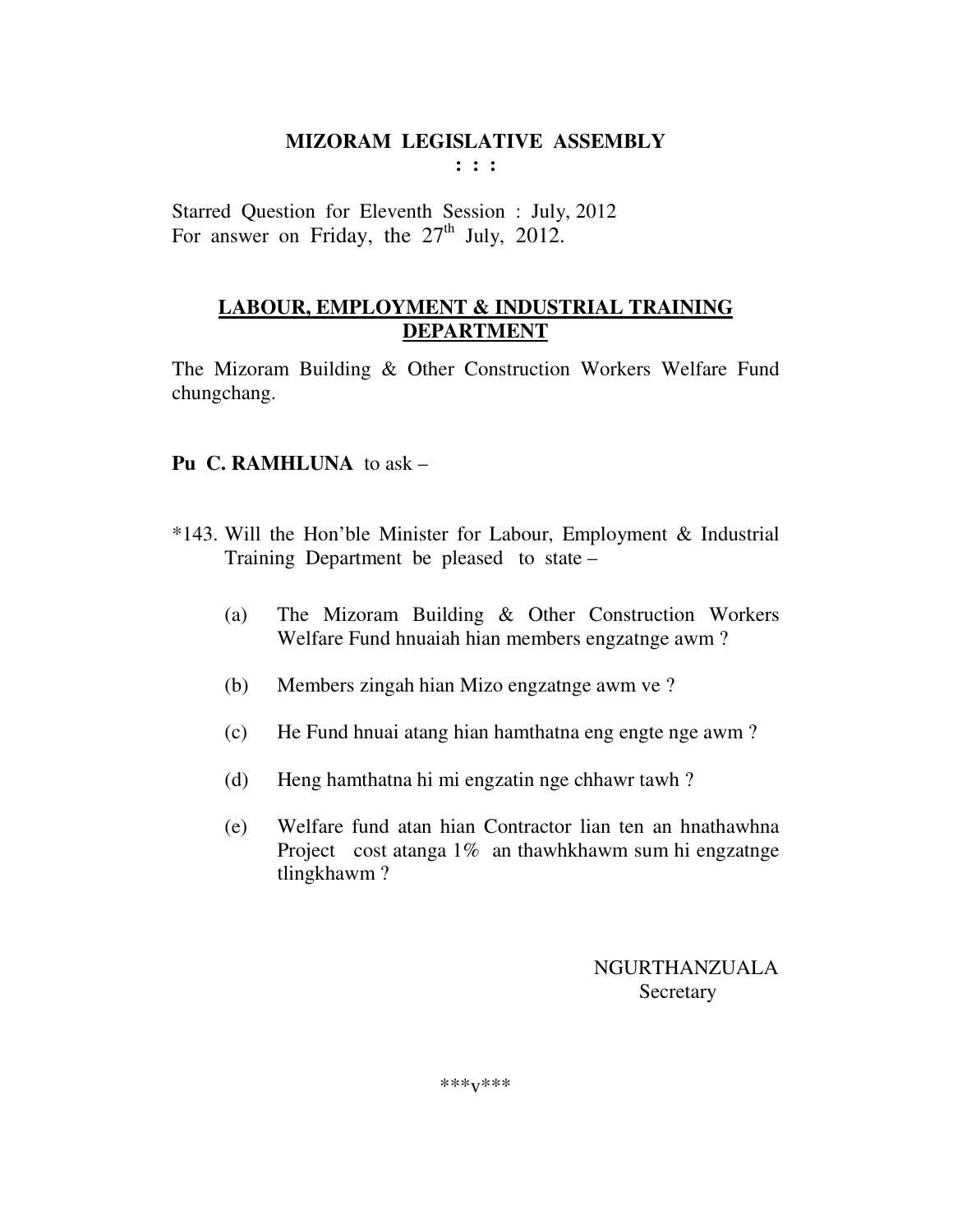Starred Question for Eleventh Session : July, 2012 For answer on Friday, the  $27<sup>th</sup>$  July, 2012

## **POWER & ELECTRICITY DEPARTMENT**

Tualpui leh Melriat – Phunchawng eng pek chungchang.

## **Pu LALDUHOMA** to ask –

- \*144. Will the Hon'ble Minister for Power & Electricity Department be pleased to state –
	- a) RGGVY hnuaiah Tualpui khua electrification hi engtika zawh tura ruahman nge a nih?
	- b) Ban engzatnge phun a nih?
	- c) Tunah thawh zawh a ni tawh em?
	- d) RGGVY hnuaia Melriat Phunchawng eng pek tum hi engtikah nge zawh a nih theih ang?
	- e) Tuna a dinhmun enge?

## NGURTHANZUALA Secretary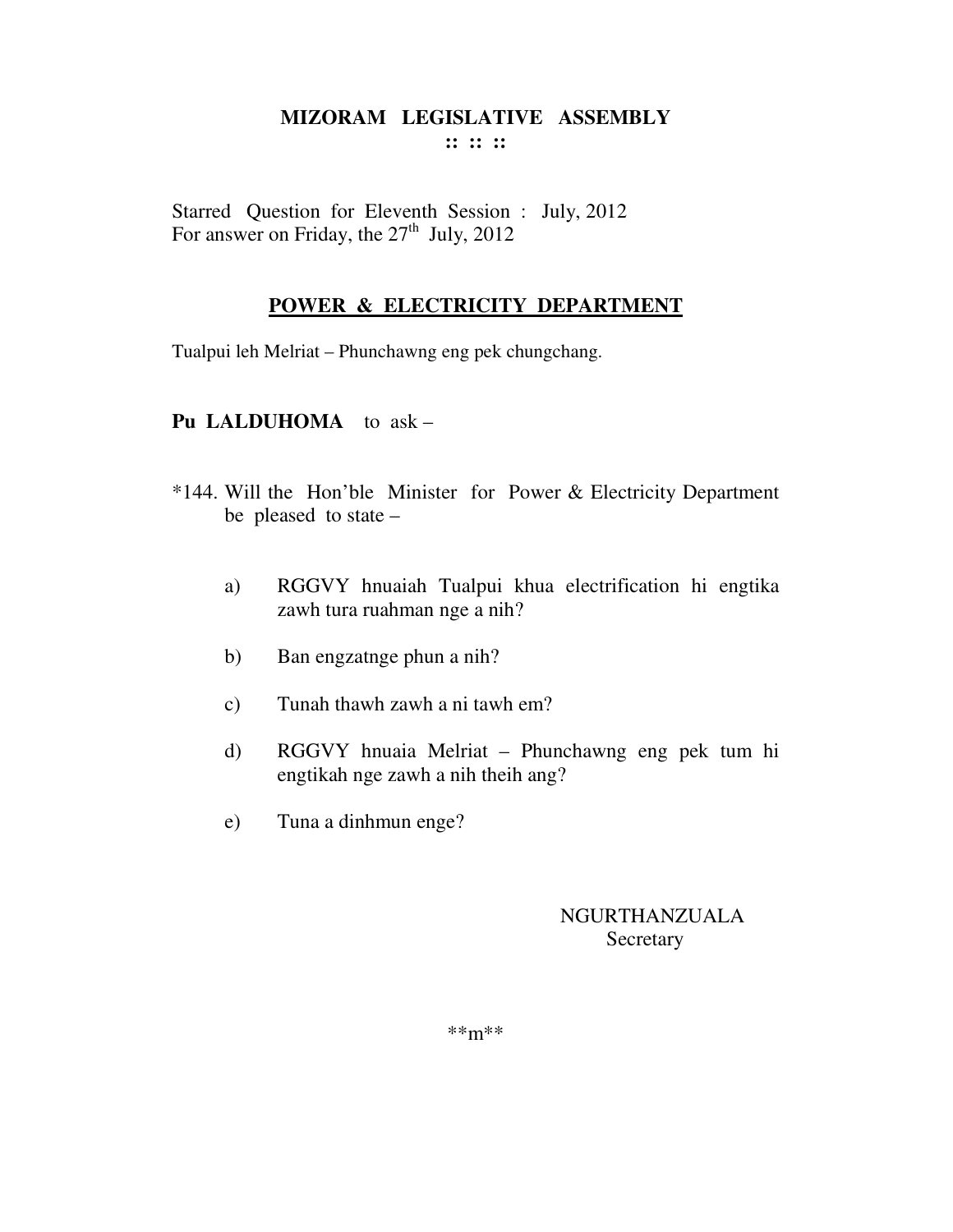**:: :: ::** 

Starred Question for Eleventh Session : July, 2012. For answer on Friday, the  $27<sup>th</sup>$  July, 2012.

#### **HIGHER & TECHNICAL EDUCATION DEPARTMENT**

2012-a class XII passed-te chungchang.

#### **Pu B. LALTHLENGLIANA** to ask -

- \*145. Will the Hon'ble Minister for Higher & Technical Education Department be pleased to state –
	- (a) Kum 2012-a class XII passed-te kha Mizoram pawna kal bak subject hrang hrang e.g. Arts, Science leh Commerce la duhte College hrang hrangin an admit kim thei em?
	- (b) College hrang hrangten naupang an accommodate capacity engzat theuh nge?
	- (c) Naupang an pung zel si a, naupang chuang lova zirna an neih theih nan Sorkarin eng kawngin nge hma a lak?

NGURTHANZUALA Secretary.

…nt…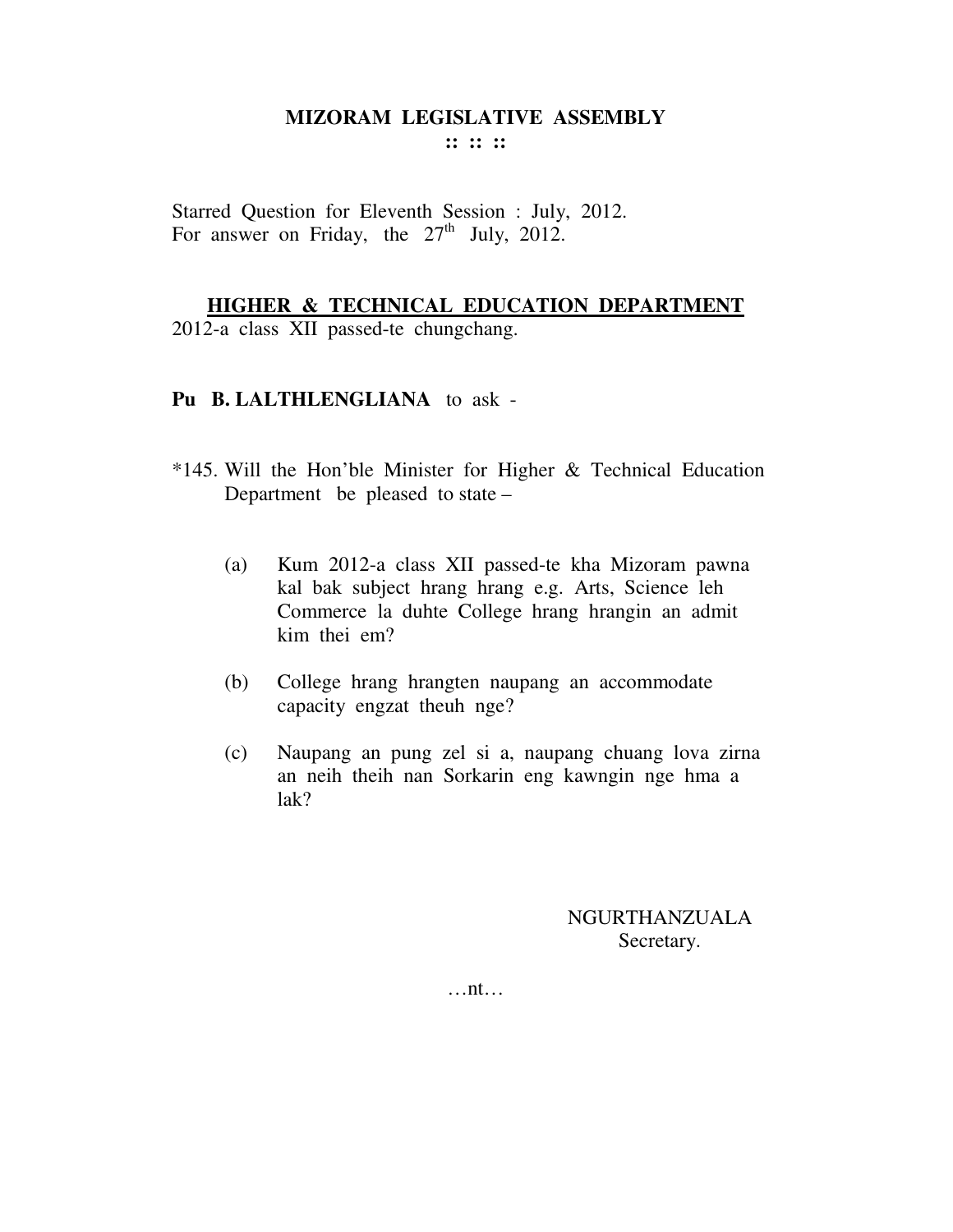Starred Question for Eleventh Session : July, 2012. For answer on Friday, the 27<sup>th</sup> July 2012.

## POWER & ELECTRICITY DEPARTMENT

Tuirial Hydel Project chungchang

# Pu JOHN SIAMKUNGA to ask -

\*146. Will the Hon'ble Minister for Power & Electricity Department be pleased to state -

Tuirial Hydel Project, 60 MW pechhuak thei tura duan hi eng tikah nge zawh anih ang ?

> NGURTHANZUALA Secretary

 $\dots$ ...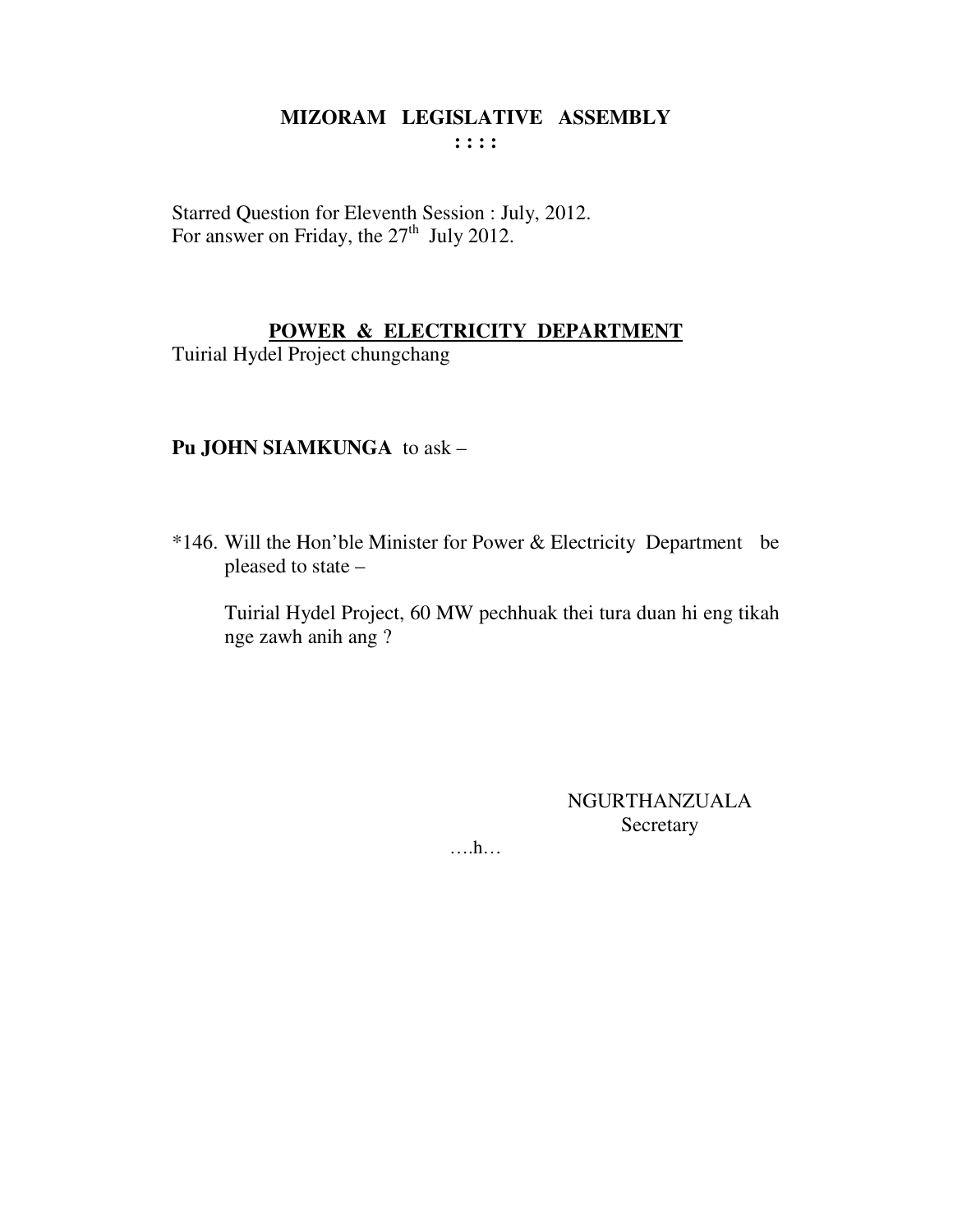**: : : :** 

Starred Question for Eleventh Session : July, 2012. For answer on Friday, the  $27<sup>th</sup>$  July, 2012.

# **POWER & ELECTRICITY DEPARTMENT**

Transformer thar bun chungchang

# **Dr. R. LALTHANGLIANA** to ask –

\*147. Will the Hon'ble Minister for Power & Electricity Department be pleased to state –

Buarpui leh Kawlhawk khaw tan Transformer thar tun hnaiah bun/dah a ni tawh em?

> NGURTHANZUALA Secretary

...st…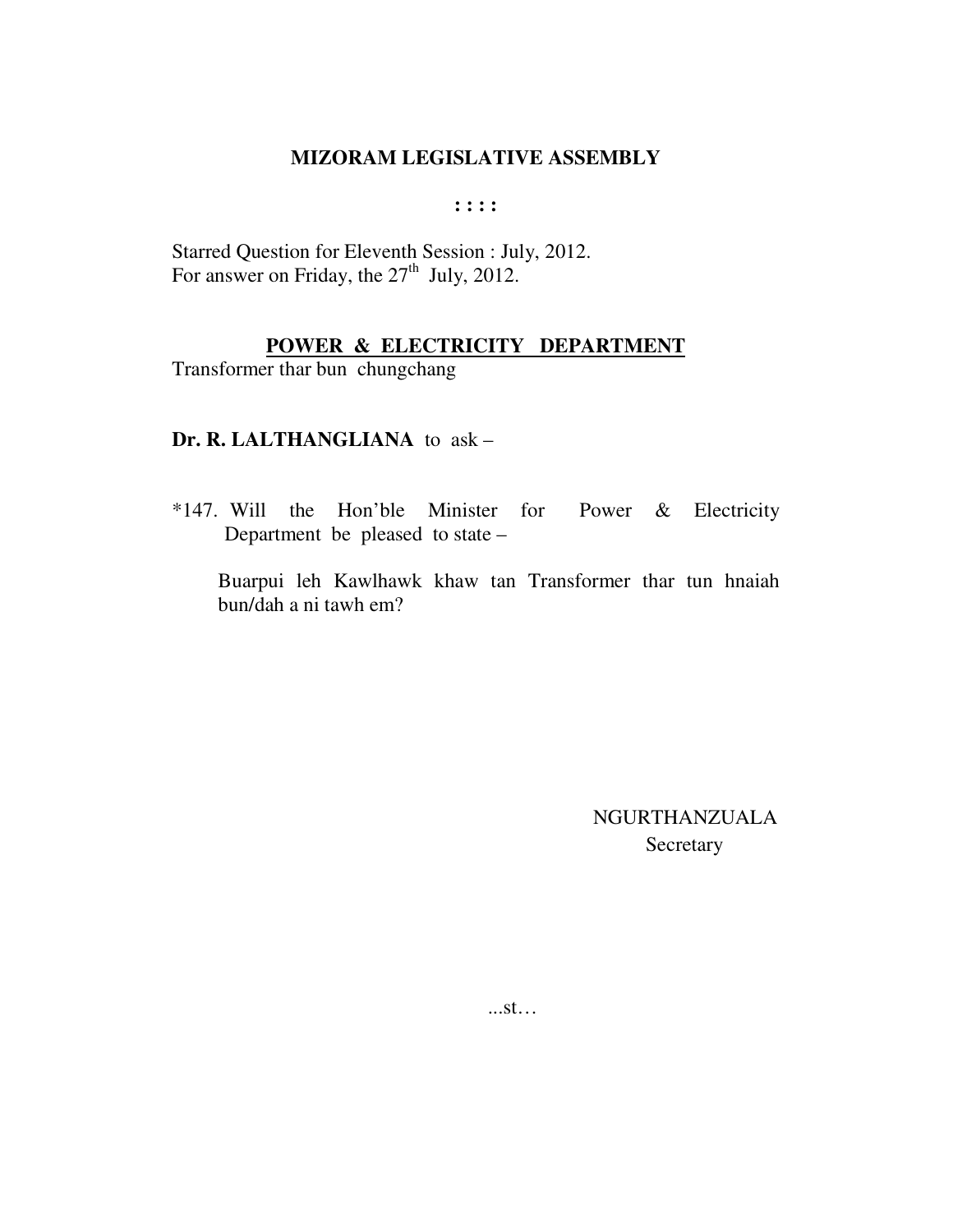Starred Question for Eleventh Session : July, 2012. For answer on Friday, the  $27<sup>th</sup>$  July 2012.

## **HIGHER & TECHNICAL EDUCATION DEPARTMENT**

Mizoram Scholarship Board chungchang.

## **Pu C. RAMHLUNA** to ask –

- \*148. Will the Hon'ble Minister for Higher & Technical Education Department be pleased to state –
	- a) Mizoram Scholarship Board hi Department hran a dah/puan a ni tawh em ?
	- b) Ni ta se, engtik hunah nge dah/puan a nih ?
	- c) Tunge Secretary, Mizoram Scholarship Board hi ?
	- d) Higher & Technical Education Department officer a ni em ?
	- e) A nih chuan seniority list ah engzat na nge a nih ?

NGURTHANZUALA **Secretary** 

….h…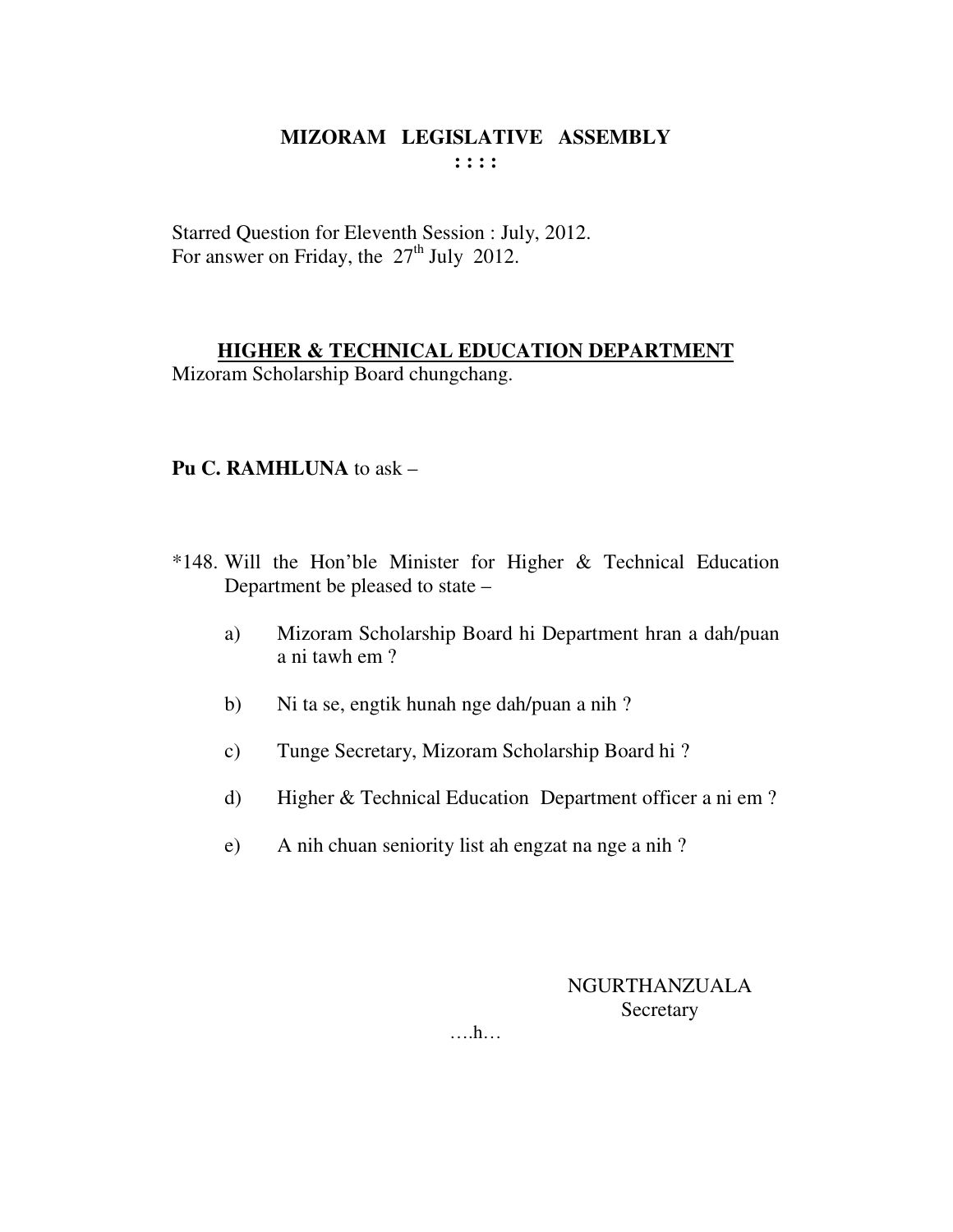Starred Question for Eleventh Session : July, 2012 For answer on Friday, the  $27<sup>th</sup>$  July, 2012.

## POWER & ELECTRICITY DEPARTMENT

Tuirial Hydel Project chungchang.

#### Pu K. LIANZUALA to ask -

\*149. Will the Hon'ble Minister for Power & Electricity Department be pleased to state -

Tuirial Hydel Project Sawrkar hmasain a hluihlawn tawh, tun sawrkara bul a tan that leh hi engchennge hna thawh a nih tawh?

> NGURTHANZUALA Secretary.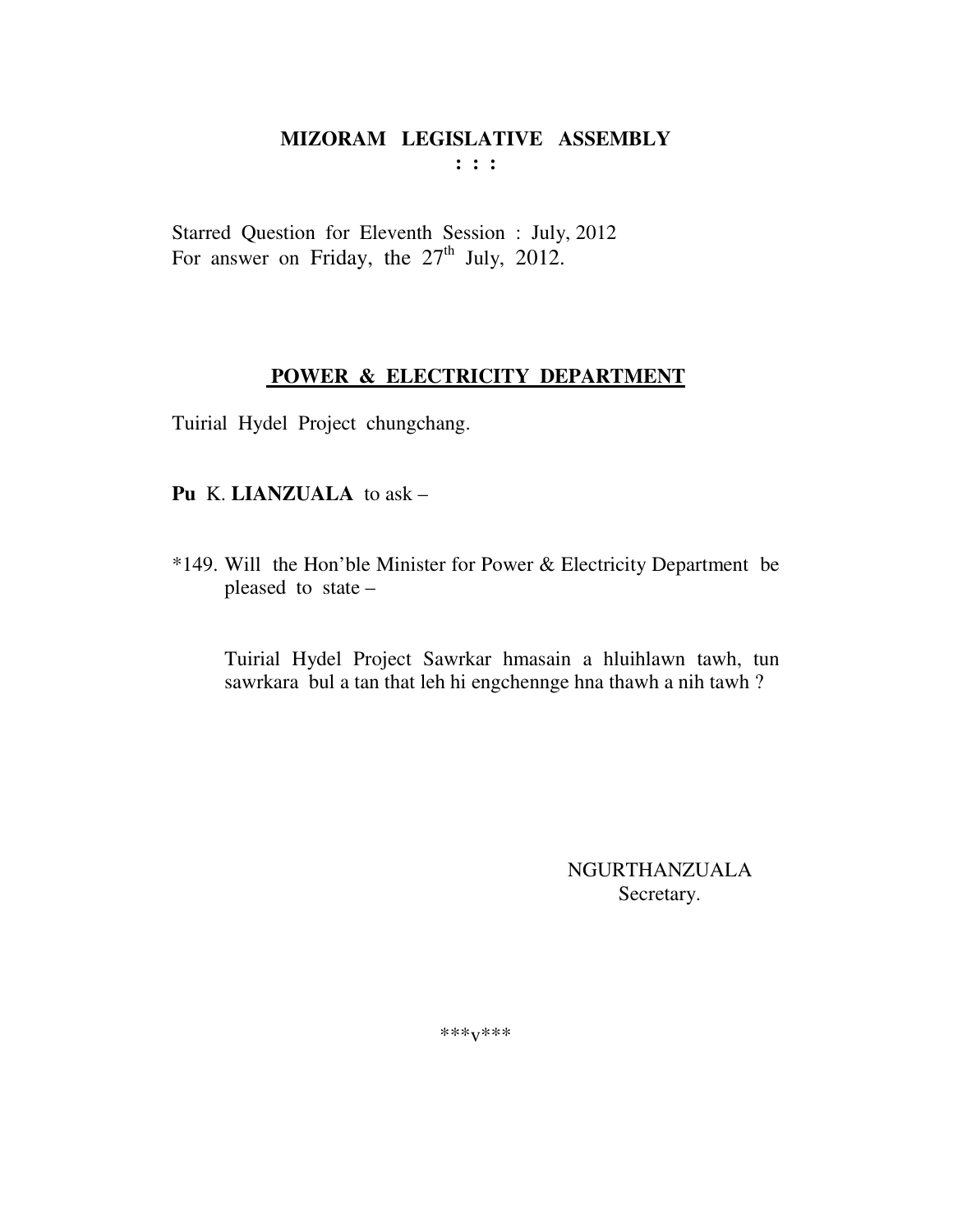Starred Question for Eleventh Session : July, 2012. For answer on Friday, the  $27<sup>th</sup>$  July, 2012.

#### **HIGHER & TECHNICAL EDUCATION DEPARTMENT**

National Institute of Technology chungchang

## **Pu LALDUHOMA** to ask –

- \*150. Will the Hon'ble Minister for Higher & Technical Education Department be pleased to state –
	- a) National Institute of Technology dahna tur hmunah hian engchennge hma lak a nih tawh a, engtikahnge an luah theih ang ?
	- b) Discipline hrang hrangah Faculty Member engzatnge awm ?
	- c) Hostel-a chengte mamawh hrang hrang pek an ni tawh em ?

NGURTHANZUALA Secretary

….h…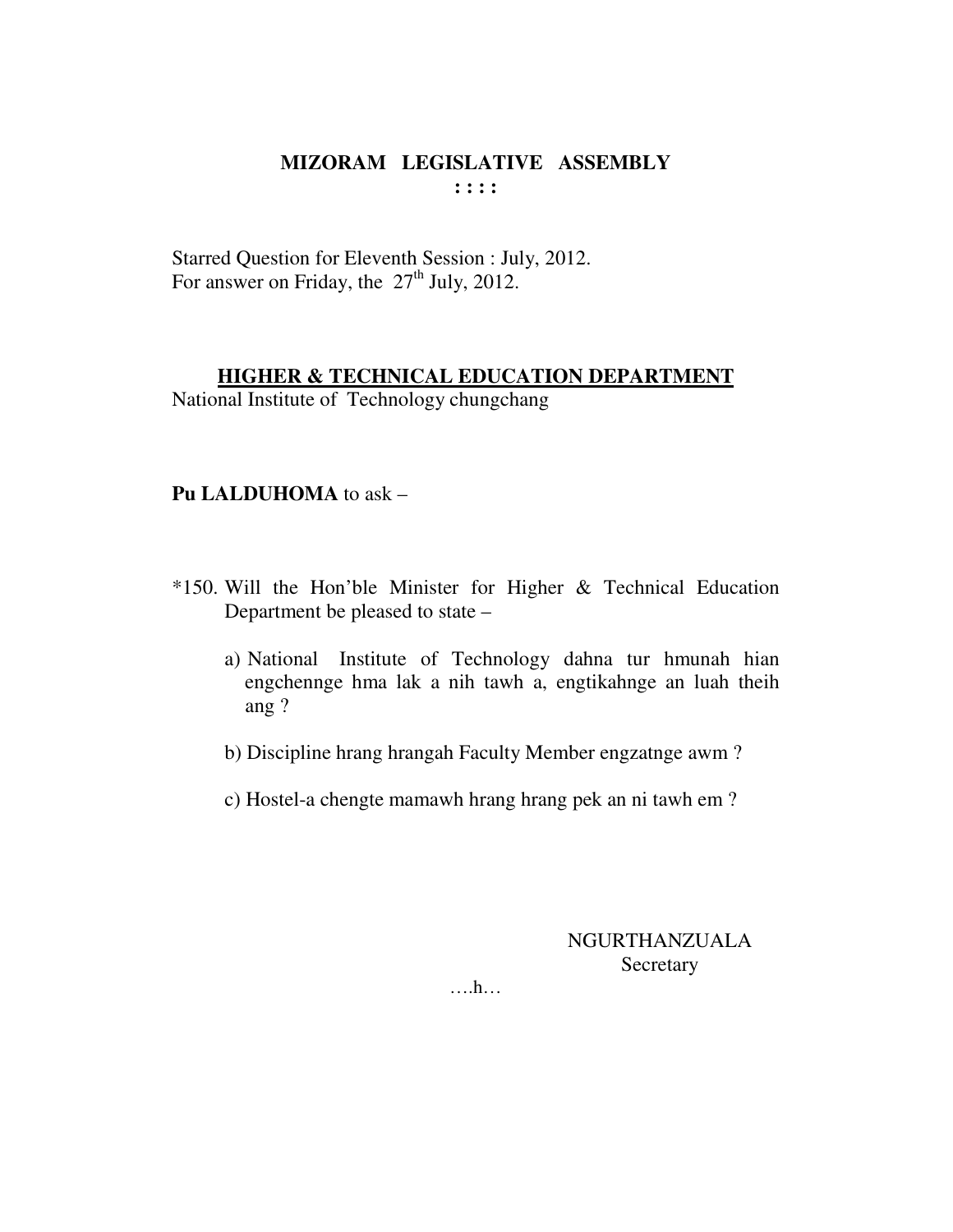#### MIZORAM LEGISLATIVE ASSEMBLY  $\mathbf{11} \mathbf{11} \mathbf{11}$

Starred Question for Eleventh Session : July, 2012<br>For answer on Friday, the 27<sup>th</sup> July, 2012

## POWER & ELECTRICITY DEPARTMENT

RGGVY chungchang.

## Pu LALTHANSANGA to ask -

- \*151. Will the Hon'ble Minister for Power & Electricity Department be pleased to state  $-$ 
	- RGGVY a works component a hnathawh mek hi engzahnge  $(a)$ zawh anih tawh?
	- Eng hun chhunga zawh tur nge?  $(b)$
	- Contractor engzatnge awm, tute nge min hrilh thei em?  $(c)$

## **NGURTHANZUALA** Secretary

 $***m***$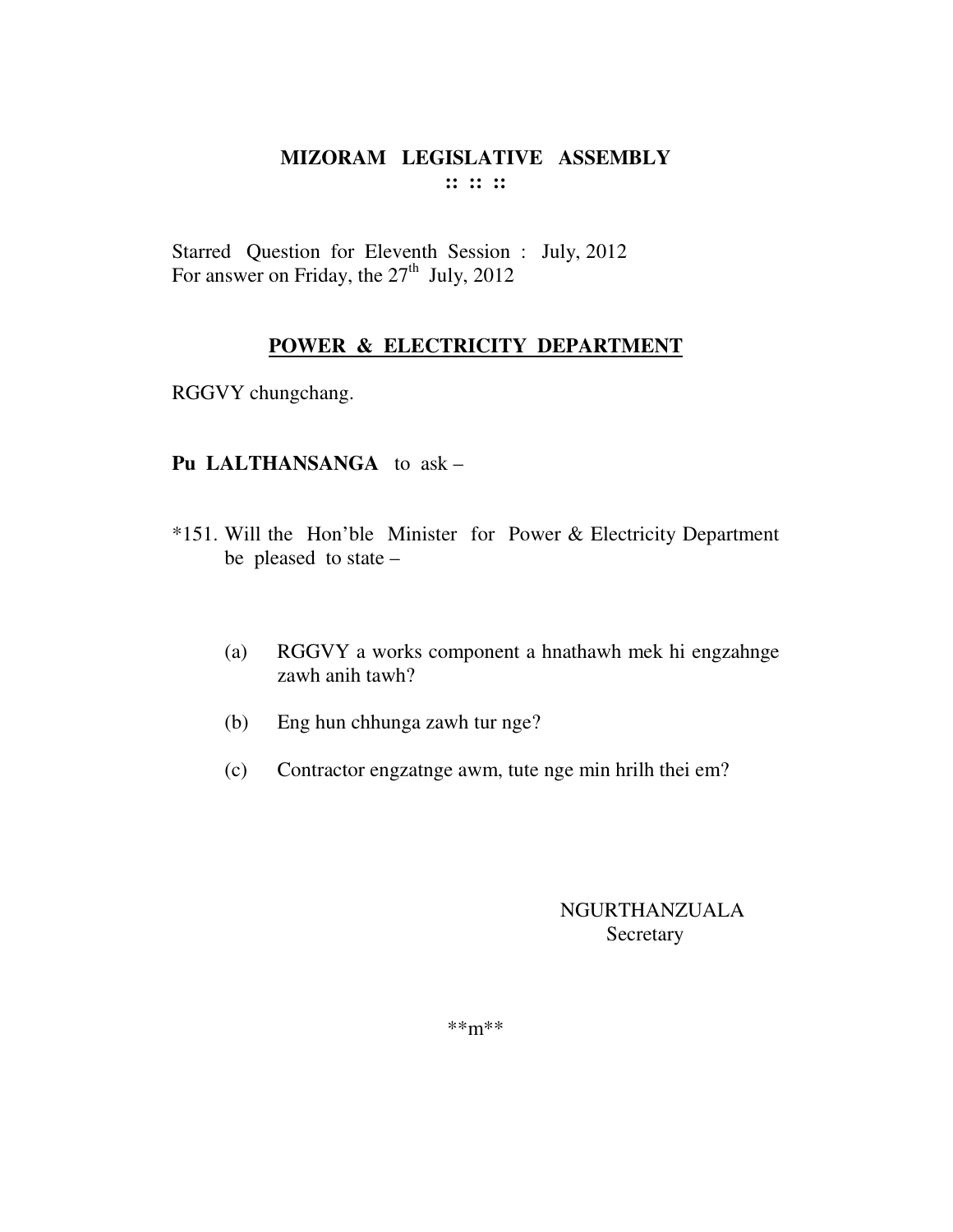Starred Question for Eleventh Session : July, 2012 For answer on Friday, the  $27<sup>th</sup>$  July, 2012

#### HIGHER & TECHNICAL EDUCATION DEPARTMENT

Polytechnic chungchang.

## Pu T.T. ZOTHANSANGA to ask -

\*152. Will the Hon'ble Minister for Higher & Technical Education Department be pleased to state -

Polytechnic engzatnge kan neih a, Zirtirtu leh hnathawk dang engzatnge Polytechnic pakhat zelah an awm?

> **NGURTHANZUALA** Secretary

 $***m***$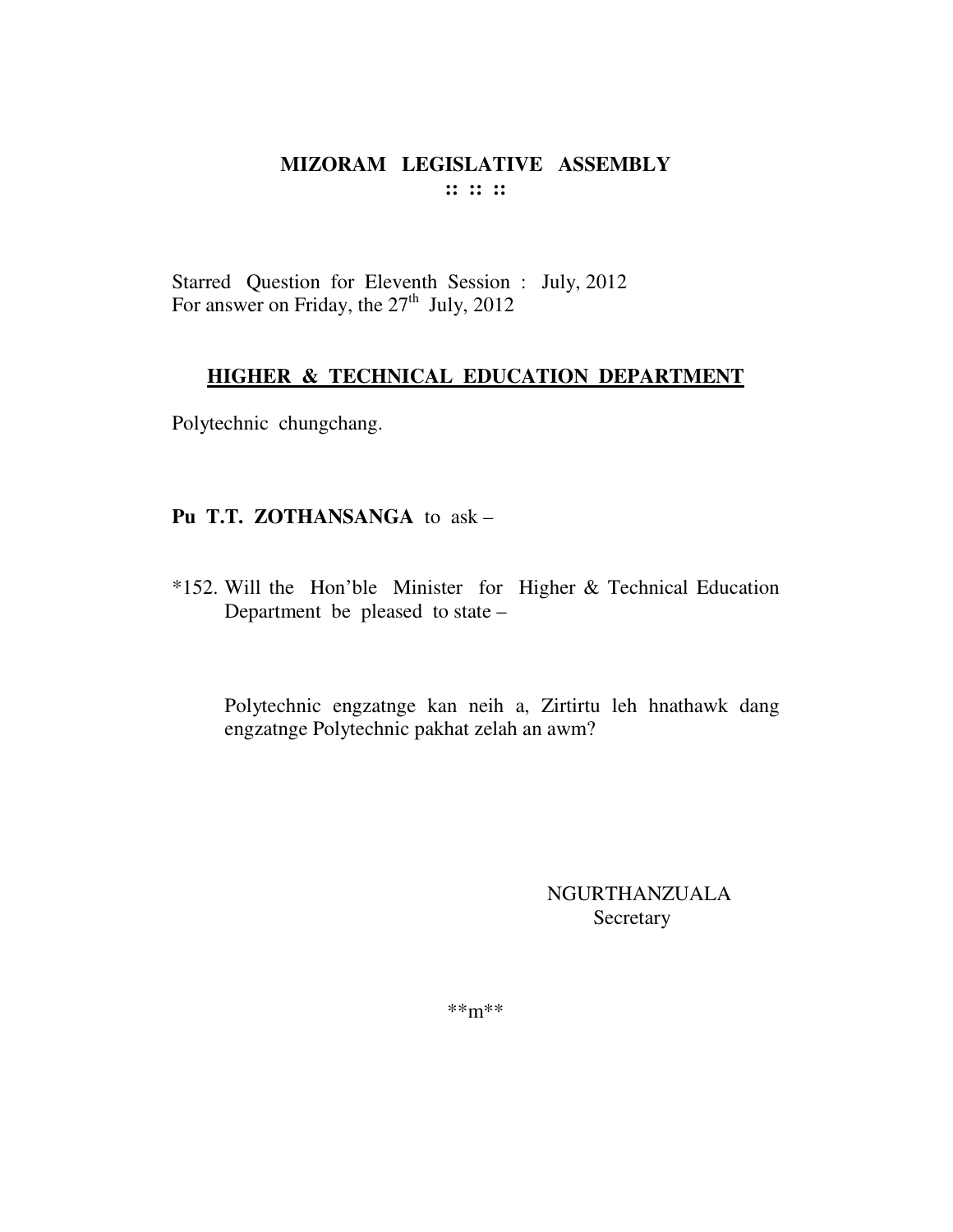Starred Question for Eleventh Session : July, 2012 For answer on Friday, the  $27<sup>th</sup>$  July, 2012

#### **POWER & ELECTRICITY DEPARTMENT**

RGGVY – Tuipang leh Bualpui section chungchang.

#### **Pu P.P. THAWLA** to ask –

- \*153. Will the Hon'ble Minister for Power & Electricity Department be pleased to state –
	- (a) RGGVY Tuipang section leh Bualpui section te hmalakna hi an la chhunzawm em?
	- (b) Tun aia chak zawkin hma lak tir theih a ni em?

## NGURTHANZUALA Secretary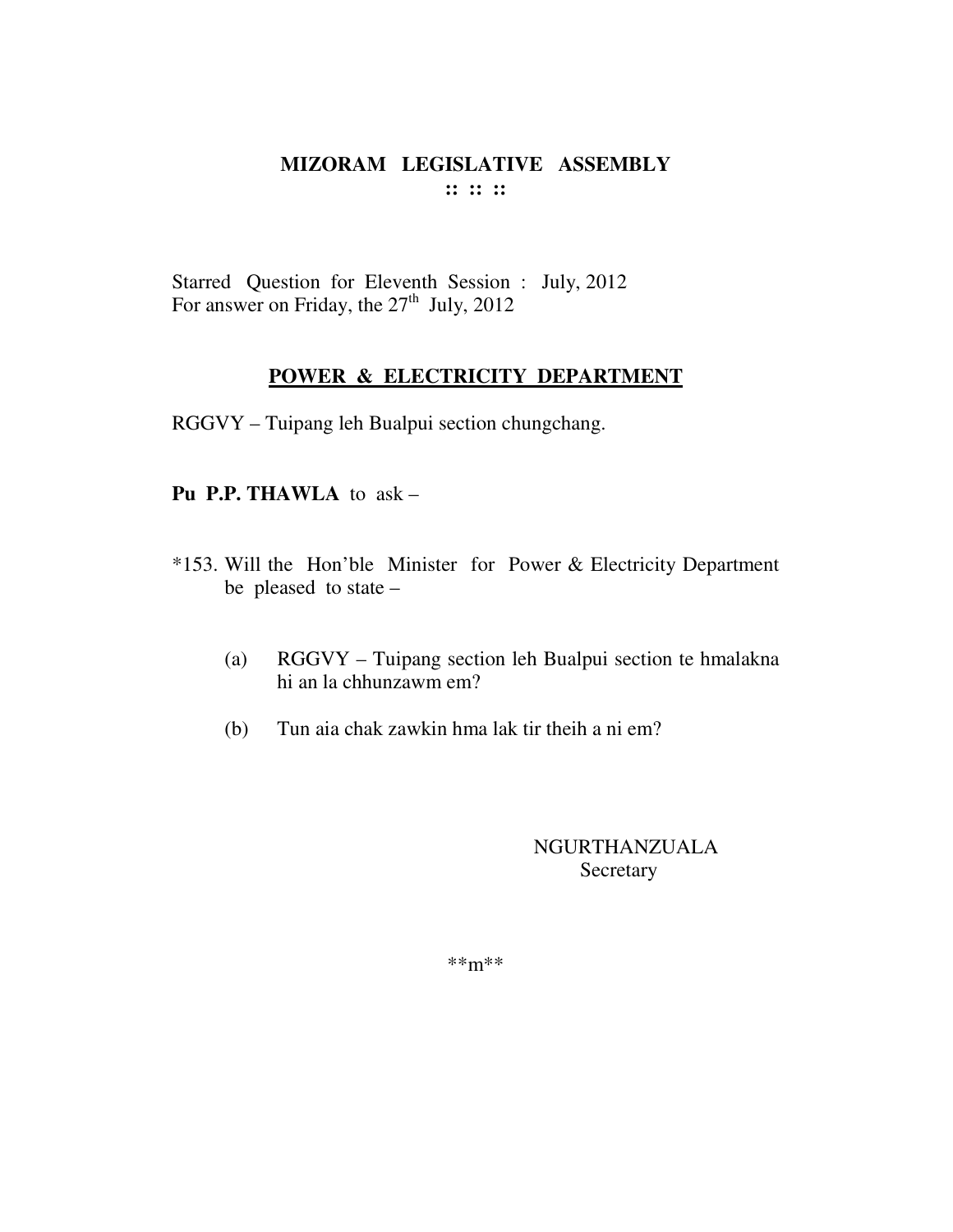Starred Question for Eleventh Session : July, 2012 For answer on Friday, the 27<sup>th</sup> July, 2012.

## ART & CULTURE DEPARTMENT

Protected Monuments chungchang.

# Pu T.T. ZOTHANSANGA to ask -

\*154. Will the Hon'ble Minister for Art & Culture Department be pleased to state -

Protected Monuments hmun engzatahnge kan neih?

**NGURTHANZUALA** Secretary.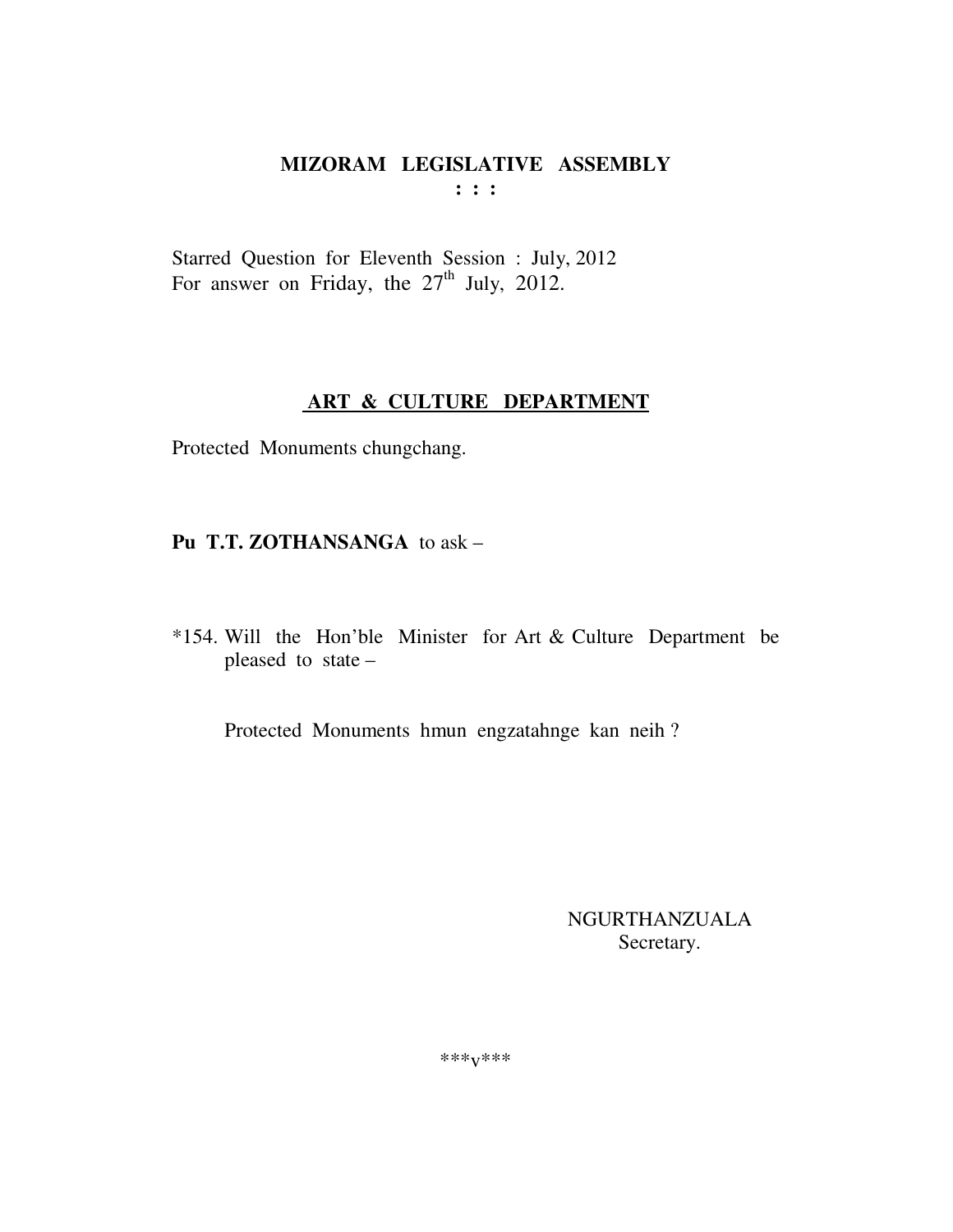Starred Question for Eleventh Session : July, 2012 For answer on Friday, the  $27<sup>th</sup>$  July, 2012.

# **INFORMATION & COMMUNICATION TECHNOLOGY DEPARTMENT**

Mobile Tower chungchang.

# Pu T.T. ZOTHANSANGA to ask -

\*155. Will the Hon'ble Minister for Information & Communication Technology Department be pleased to state -

USOF hnuaiah hian Mobile Tower engzatnge dah tum anih?

NGURTHANZUALA Secretary.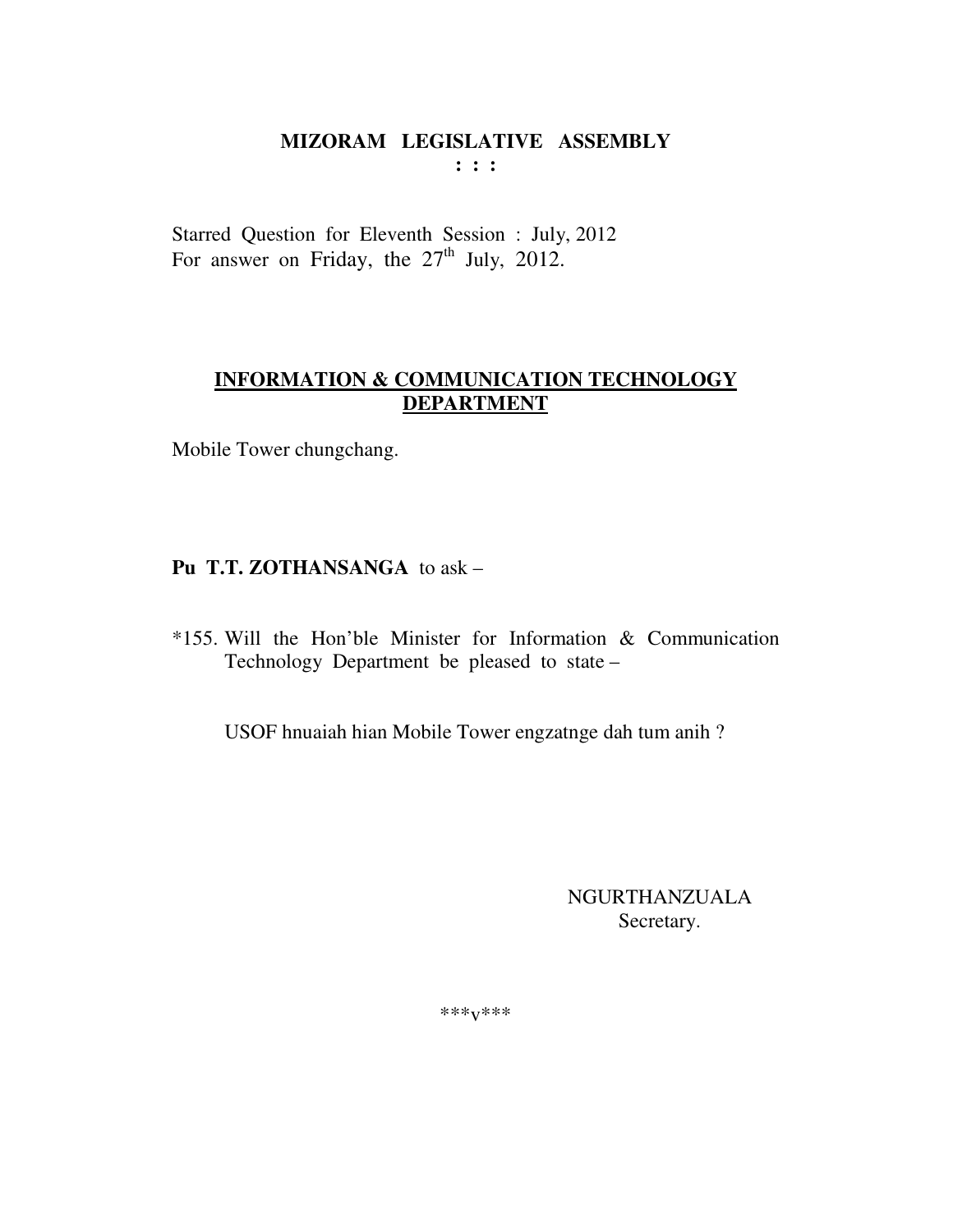Starred Question for Eleventh Session : July, 2012 For answer on Friday, the  $27<sup>th</sup>$  July, 2012.

#### POWER & ELECTRICITY DEPARTMENT

RGGVY scheme atanga eng pek leh Contractor-te chungchang.

#### Pu LALROBIAKA to ask -

- \*156. Will the Hon'ble Minister for Power & Electricity Department be pleased to state
	- a) RGGVY Scheme atangin thingtlang khua eng nei ngailo engzatnge tih en a nih tawh?
	- b) He Scheme-a Contractor-te hi an hna a tha lo hle a, Sorkar hian a hria em ?

**NGURTHANZUALA** Secretary.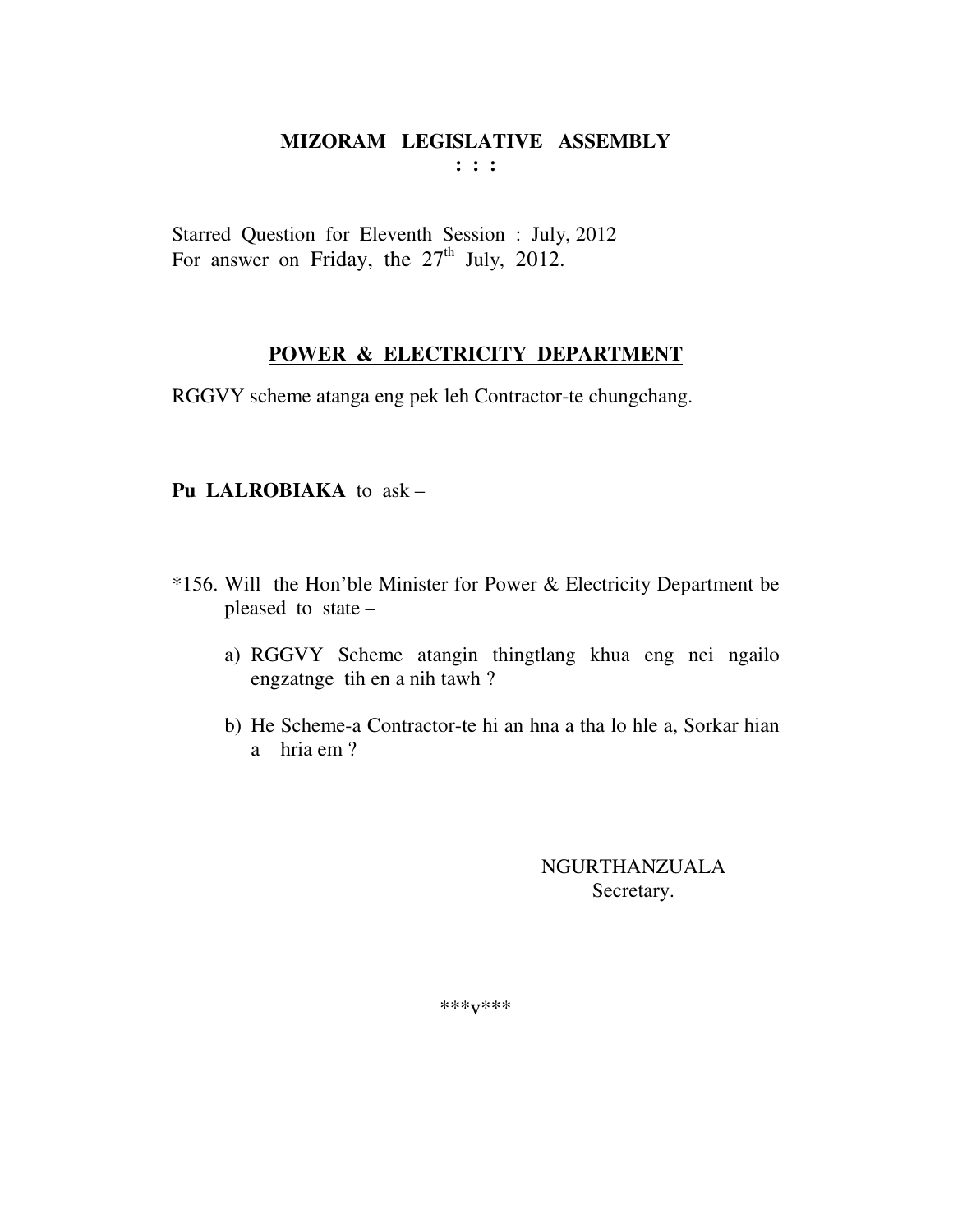Starred Question for Eleventh Session : July, 2012.<br>For answer on Friday, the 27<sup>th</sup> July 2012.

# HIGHER & TECHNICAL EDUCATION DEPARTMENT

Lecturer-te hlawh chungchang

## Pu K. LIANTLINGA to ask  $-$

\*157. Will the Hon'ble Minister for Higher & Technical Education Department be pleased to state –

2012-2013 Kum hian Lecturer-te hlawh atan  $_{\text{tur}}$ College/Polytechnic atan hian Plan-ah leh Non Plan-ah sum engzatnge dah anih ve ve ?

> **NGURTHANZUALA** Secretary

 $\dots$   $h$ ...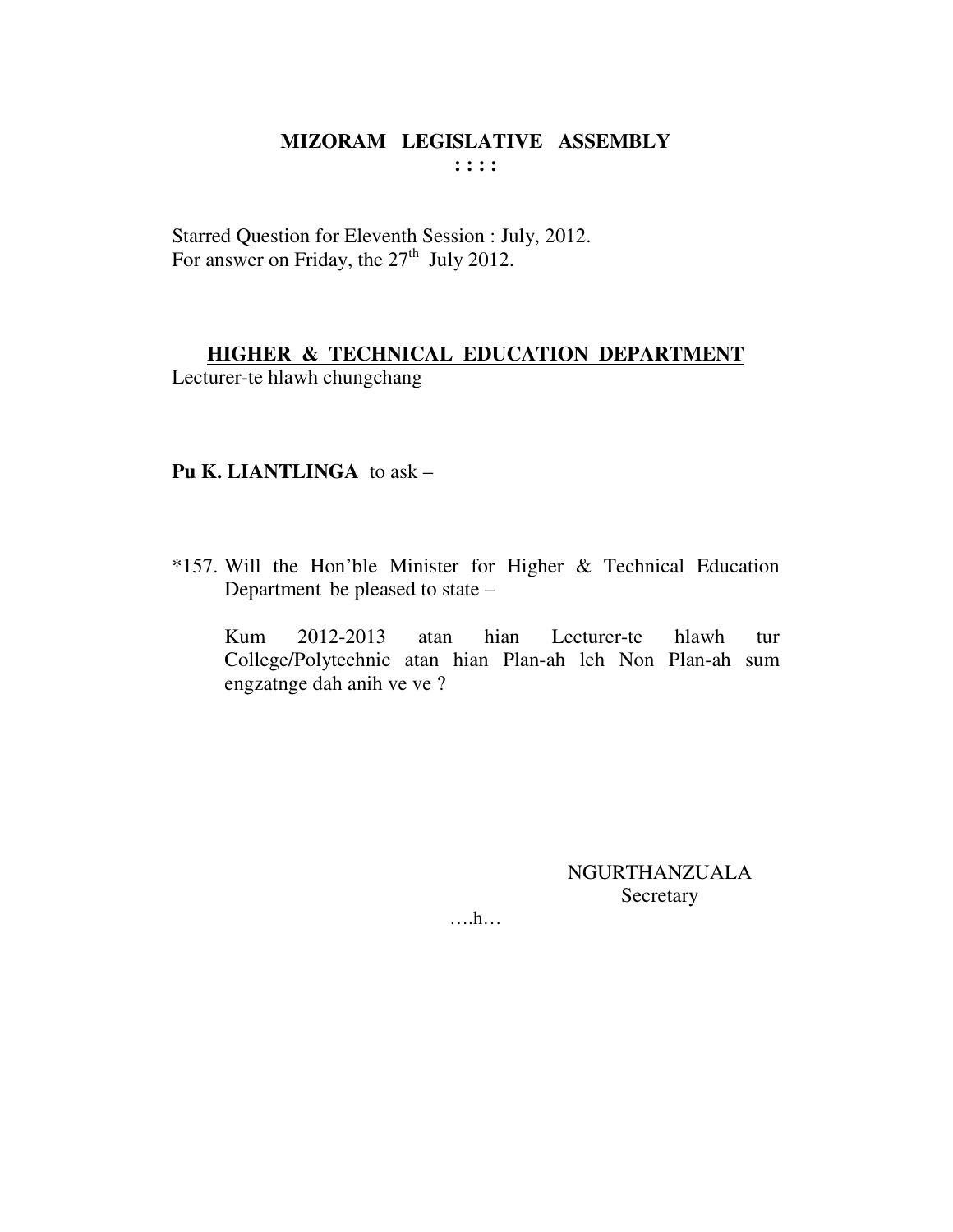#### $: : : :$

Starred Question for Eleventh Session : July, 2012. For answer on Friday, the  $27<sup>th</sup>$  July, 2012.

## HIGHER & TECHNICAL EDUCATION DEPARTMENT

Mizoram University Campus-a Indian Institute of Mass Communication chungchang

#### Pu LALDUHOMA to ask -

 $*158.$  Will the Hon'ble Minister for Higher & Technical Education Department be pleased to state –

Mizoram University Campus-a Indian Institute of Mass Communication hi a function tawh em?

> **NGURTHANZUALA** Secretary

 $...st...$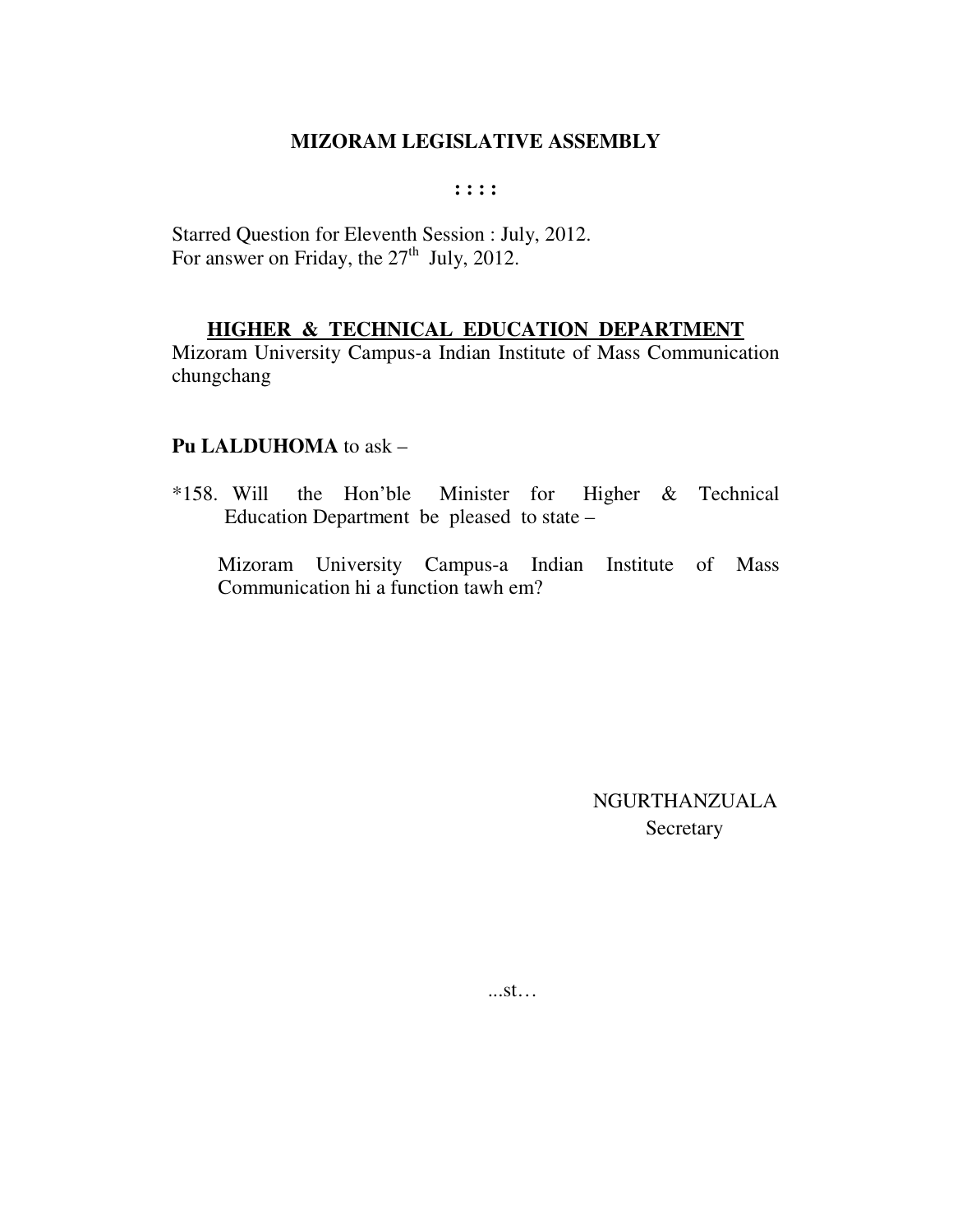Starred Question for Eleventh Session : July, 2012 For answer on Friday, the  $27<sup>th</sup>$  July, 2012

# **POWER & ELECTRICITY DEPARTMENT**

Tuipang lui Small Hydel Project chungchang.

## **Pu P.P. THAWLA** to ask –

- \*159. Will the Hon'ble Minister for Power & Electricity Department be pleased to state –
	- (a) Tuipang lui Small Hydel Project chhia kha engtia siam that nge a nih?
	- (b) Eng Division berin nge mawhphurhna la ta le?

NGURTHANZUALA Secretary